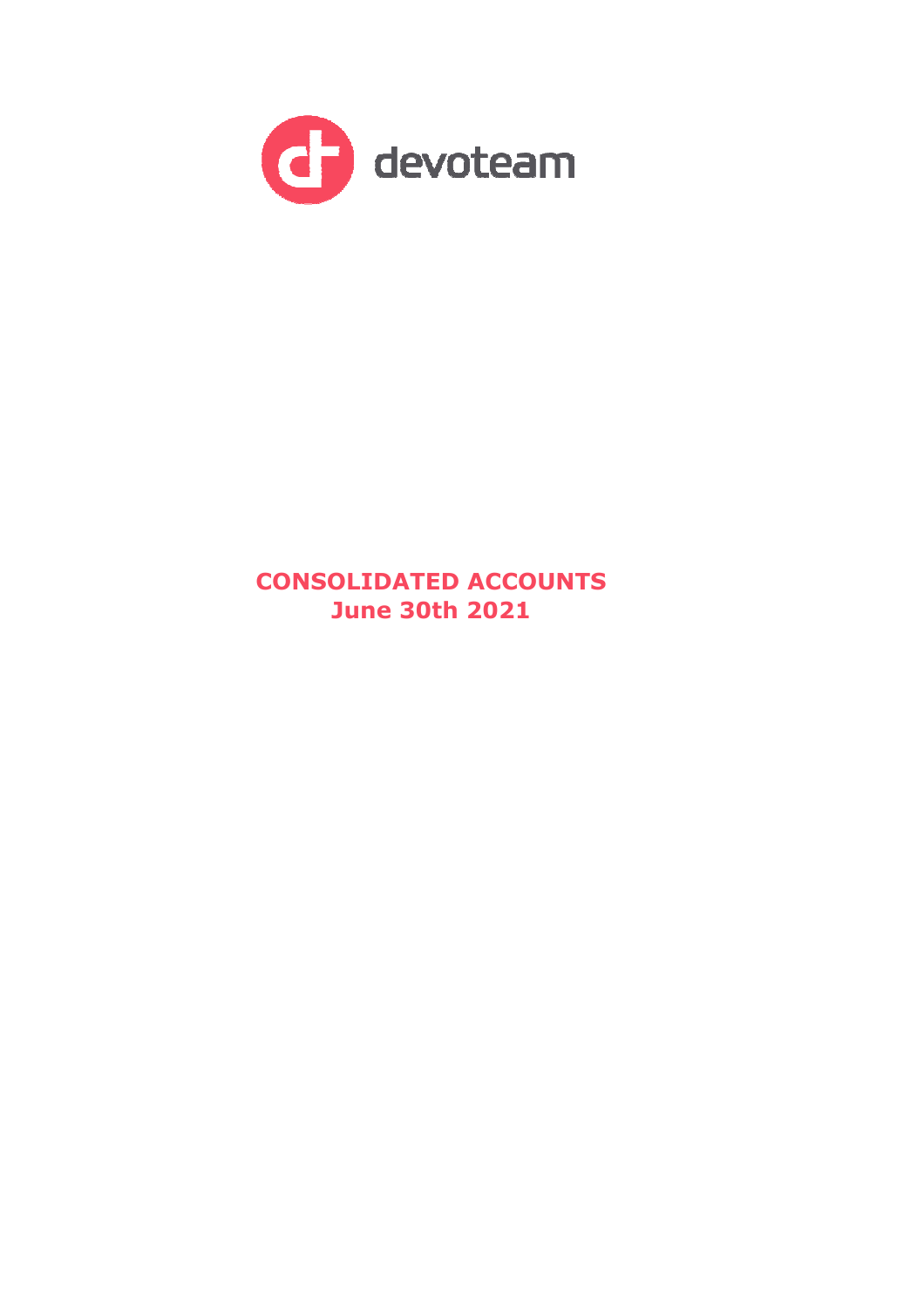### **CONSOLIDATED STATEMENT OF FINANCIAL POSITION**

| <b>ASSETS (in thousands of euros)</b> | 30 June 2021 | 31 December 2020 |
|---------------------------------------|--------------|------------------|
| Goodwill                              | 157 309      | 146 725          |
| Other intangible assets               | 3 0 5 7      | 3 4 2 7          |
| Tangible assets                       | 10 728       | 10 978           |
| Lease right-of-use assets             | 44 927       | 42 947           |
| Financial assets                      | 26 757       | 7 1 5 6          |
| Investments in associates             | 450          | 2 3 5 8          |
| Deferred tax assets                   | 9 1 3 5      | 7876             |
| Other non-current assets              | 493          | 249              |
| <b>TOTAL NON-CURRENT ASSETS</b>       | 252 856      | 221 716          |
| Trade receivables                     | 268 940      | 233 249          |
| Other receivables                     | 73 875       | 61 380           |
| Tax receivables                       | 3 9 8 7      | 5 2 6 3          |
| Other current financial assets        | 3 9 1 8      | 4 6 7 7          |
| Cash and cash equivalents             | 134 028      | 154 631          |
| <b>TOTAL CURRENT ASSETS</b>           | 484 748      | 459 199          |
| <b>TOTAL ASSETS</b>                   | 737 603      | 680 915          |

| <b>SHAREHOLDERS' FUNDS &amp; LIABILITIES (in thousands of euros)</b> | 30 June 2021 | <b>31 December 2020</b> |
|----------------------------------------------------------------------|--------------|-------------------------|
| Share capital                                                        | 1 2 6 3      | 1 2 6 3                 |
| Share premium                                                        | 1934         | 1934                    |
| Consolidated reserves                                                | 183 953      | 174 914                 |
| Treasury shares                                                      | (973)        | (1263)                  |
| <b>Translation reserves</b>                                          | (2526)       | (3007)                  |
| Profit for the year                                                  | 25 978       | 40 829                  |
| TOTAL EQUITY ATTRIB. TO EQUITY HOLDERS OF PARENT COMPANY             | 209 629      | 214 670                 |
| Non-controlling interests                                            | 14 459       | 16 5 18                 |
| <b>TOTAL EQUITY</b>                                                  | 224 088      | 231 188                 |
| Loans and borrowings                                                 | 3 4 8 0      | 1 6 9 4                 |
| Lease liabilities                                                    | 32 398       | 31 241                  |
| Provisions                                                           | 3 6 5 2      | 3842                    |
| Pension liabilities                                                  | 4 9 2 5      | 4800                    |
| Deferred tax liabilities                                             | 1 1 9 0      | 1 1 1 0                 |
| Other liabilities                                                    | 40 469       | 29 27 6                 |
| <b>TOTAL NON-CURRENT LIABILITIES</b>                                 | 86 114       | 71962                   |
| Loans, borrowings and bank overdraft                                 | 35 387       | 33 132                  |
| Lease liabilities                                                    | 13 154       | 12 3 3 0                |
| Provisions                                                           | 12 841       | 9979                    |
| Trade payables                                                       | 93 168       | 76 450                  |
| Tax and social security liabilities                                  | 150 919      | 137 429                 |
| Income tax payable                                                   | 10 289       | 8 5 3 9                 |
| Other liabilities                                                    | 111 642      | 99 906                  |
| <b>TOTAL CURRENT LIABILITIES</b>                                     | 427 400      | 377 765                 |
| <b>TOTAL LIABILITIES</b>                                             | 513 515      | 449 727                 |
| <b>TOTAL EQUITY &amp; LIABILITIES</b>                                | 737 603      | 680 915                 |

**Controller State**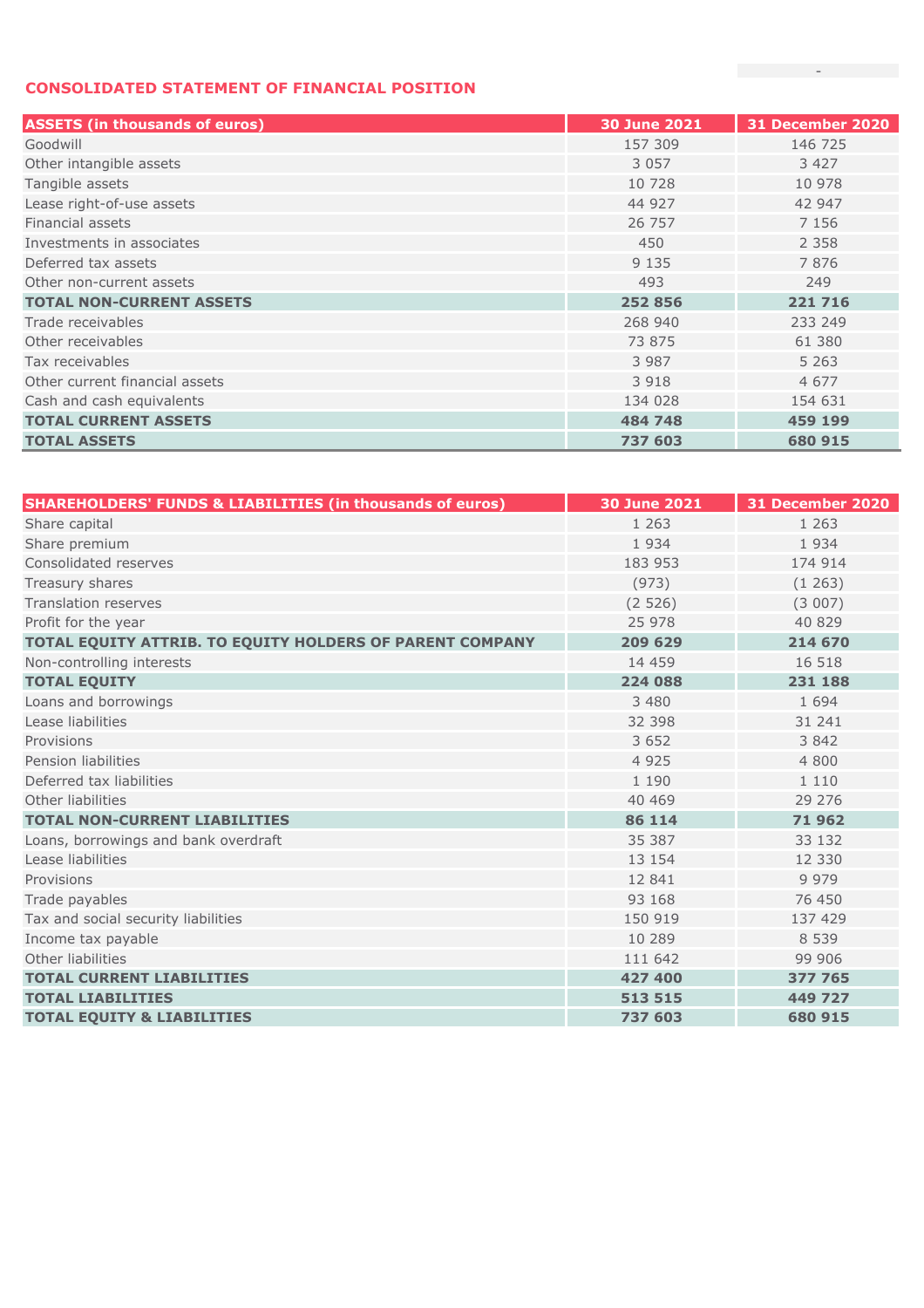## **CONSOLIDATED INCOME STATEMENT**

| (in thousands of euros, except per share amounts)            | <b>30 June 2021</b> | <b>30 June 2020</b>      |  |  |
|--------------------------------------------------------------|---------------------|--------------------------|--|--|
| <b>NET REVENUE</b>                                           | 430 069             | 387 236                  |  |  |
| Other income                                                 | $\overline{0}$      | $\overline{\phantom{a}}$ |  |  |
| <b>CURRENT OPERATING INCOME</b>                              | 430 069             | 387 236                  |  |  |
| Purchase of merchandise                                      | (5570)              | (3787)                   |  |  |
| Other purchase and external charges                          | (80007)             | (82 297)                 |  |  |
| Taxes                                                        | (1005)              | (2841)                   |  |  |
| Payroll expenses                                             | (283 625)           | (250 700)                |  |  |
| Fixed assets depreciation                                    | (9699)              | (9485)                   |  |  |
| Increase in provision from current assets                    | (515)               | (2 277)                  |  |  |
| Other expenses                                               | $\overline{2}$      | $\Omega$                 |  |  |
| <b>CURRENT OPERATING EXPENSES</b>                            | (380 420)           | (351 386)                |  |  |
| <b>OPERATING MARGIN</b>                                      | 49 649              | 35 849                   |  |  |
| Cost of share-based payment                                  | 234                 | (311)                    |  |  |
| Amort. of customer relationships resulting from acquisitions | (500)               | (575)                    |  |  |
| <b>CURRENT OPERATING PROFIT</b>                              | 49 3 84             | 34 963                   |  |  |
| Other operating income                                       | 2 2 0 0             | 219                      |  |  |
| Other operating expenses                                     | (6321)              | (3735)                   |  |  |
| <b>OPERATING PROFIT</b>                                      | 45 263              | 31 447                   |  |  |
| Financial income                                             | 499                 | 193                      |  |  |
| Financial expenses                                           | (3 239)             | (2809)                   |  |  |
| <b>FINANCIAL RESULT</b>                                      | (2740)              | (2615)                   |  |  |
| Share of profit of associates                                | (47)                | 1 1 9 8                  |  |  |
| <b>PROFIT BEFORE INCOME TAX</b>                              | 42 477              | 30 030                   |  |  |
| Income tax expense                                           | (12537)             | (10926)                  |  |  |
| <b>PROFIT FOR THE YEAR</b>                                   | 29 940              | 19 104                   |  |  |
| Attributable to:                                             |                     |                          |  |  |
| Equity holders of the parent company                         | 25 978              | 16 362                   |  |  |
| Non-controlling interests                                    | 3 9 6 1             | 2 741                    |  |  |
| <b>Basic earnings per share (euro)</b>                       | 3,16                | 2,00                     |  |  |
| Diluted earnings per share (euro)                            | 3,16                | 1,99                     |  |  |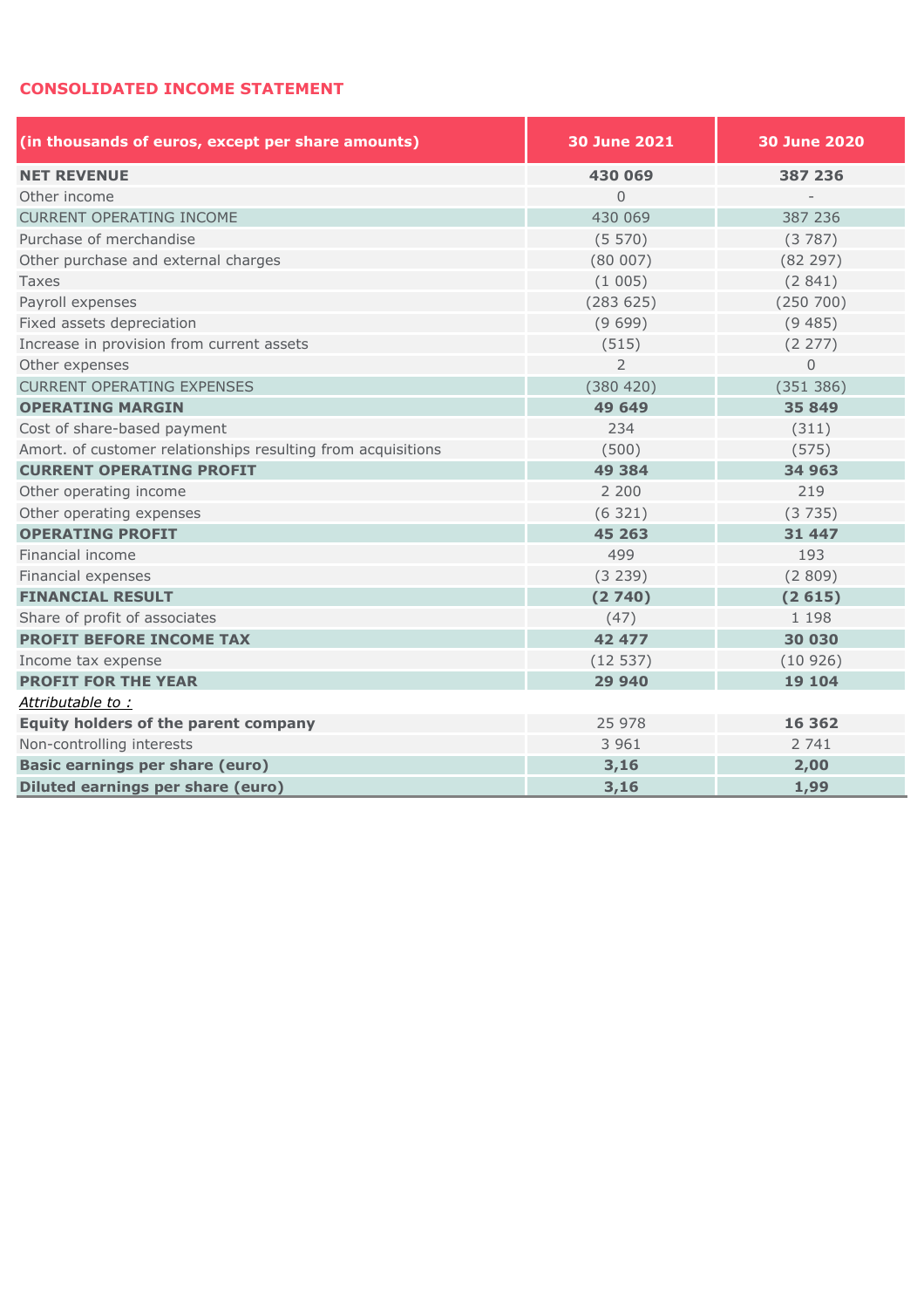#### **CONSOLIDATED STATEMENT OF COMPREHENSIVE INCOME**

| (in thousands of euros)                                              | <b>30 June 2021</b> | <b>30 June 2020</b>      |
|----------------------------------------------------------------------|---------------------|--------------------------|
| Profit for the year                                                  | 29 940              | 19 104                   |
| Defined benefit plan actuarial gains (losses)                        | $\equiv$            | $\overline{\phantom{a}}$ |
| Deferred taxes on defined benefit plan actuarial gains (losses)      | $\qquad \qquad =$   | $\,$ $\,$                |
| Items that will never be reclassified to profit or loss              | $\qquad \qquad =$   | $\,$ $\,$                |
| Foreign currency translation differences                             | 587                 | (828)                    |
| Items that are or may be reclassified subsequently to profit or loss | 587                 | (828)                    |
| Other comprehensive income (loss) for the year, net of income tax    | 587                 | (828)                    |
| <b>Comprehensive income for the period</b>                           | 30 527              | 18 276                   |
| Attributable to:                                                     |                     |                          |
| Equity holders of the parent company                                 | 26 490              | 15 541                   |
| Non-controlling interests                                            | 4 0 3 6             | 2 7 3 4                  |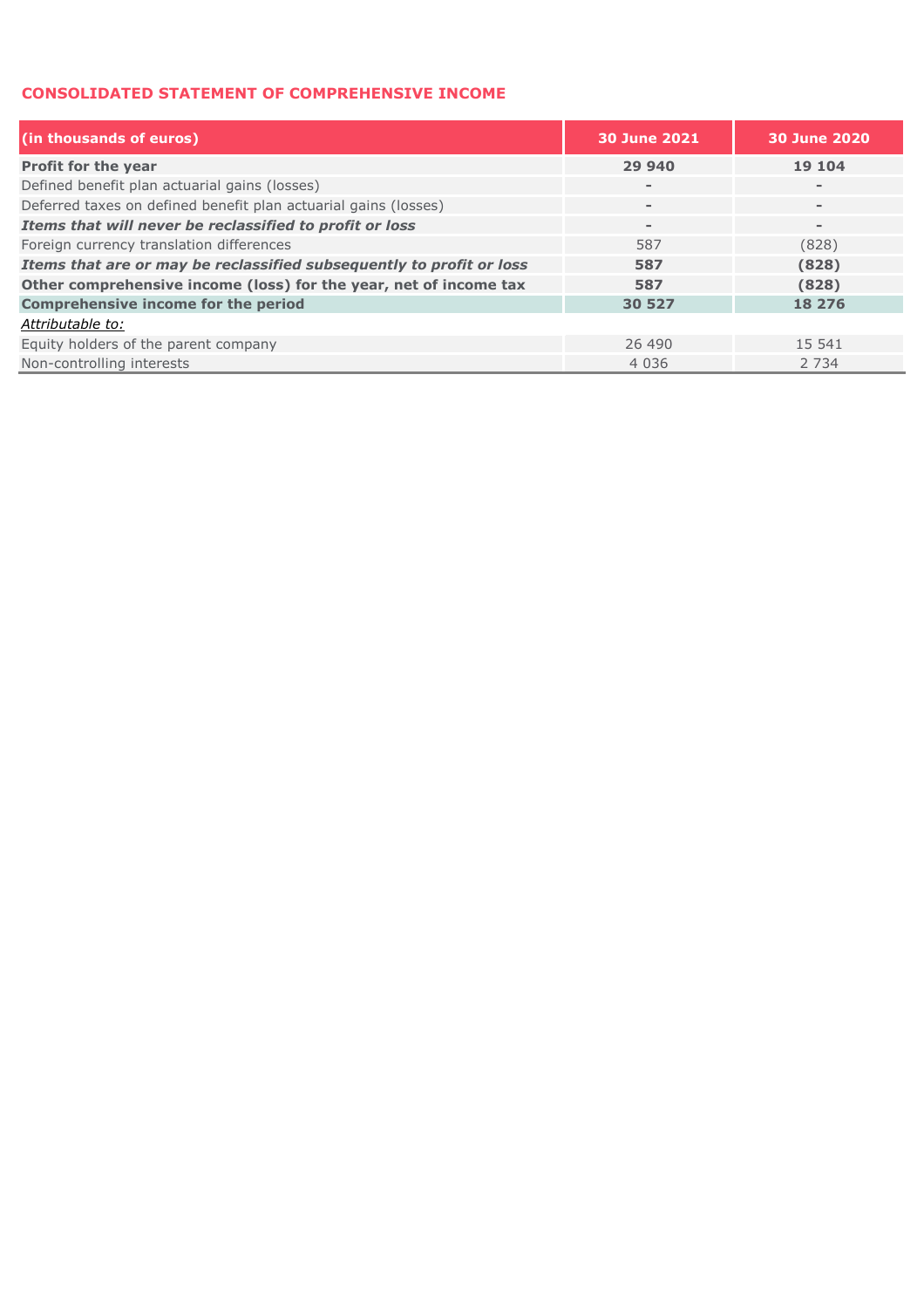#### **CONSOLIDATED STATEMENT OF CASH FLOWS**

| (in thousands of euros)                                               | <b>30 June 2021</b> | 30 June 2020 |
|-----------------------------------------------------------------------|---------------------|--------------|
| Profit for the year                                                   | 29 940              | 19 104       |
| Adjustments for:                                                      |                     |              |
| Share of profit of associates                                         | 47                  | (1198)       |
| Income tax expense                                                    | 12 537              | 10 926       |
| Amortisation and provision                                            | 15 890              | 11 005       |
| Other transactions without impact on cash and cash equivalents        | 1 7 1 9             | 375          |
| Income from asset disposals                                           | (1768)              | 234          |
| Net interests income                                                  | 2 4 0 2             | 1 4 8 1      |
| Change in net working capital                                         | (13158)             | 20 839       |
| Income tax paid                                                       | (9737)              | (6828)       |
| Net cash from operating activities                                    | 37871               | 55 937       |
| Purchase of fixed assets                                              | (2806)              | (1731)       |
| Purchase of financial assets                                          | (4820)              | (1545)       |
| Proceeds from sale of fixed assets                                    | 759                 | 8            |
| Dividends received                                                    | (0)                 | 1 0 5 0      |
| Proceeds from sale of financial assets                                | 5 3 4 0             | 1 1 3 2      |
| Proceeds from sale of subsidiaries, net of cash disposed of           | (0)                 | (88)         |
| Acquisition of subsidiaries, net of cash acquired                     | (25166)             | (548)        |
| <b>Net cash from investing activities</b>                             | (26693)             | (1720)       |
| Proceeds from issue of share capital                                  | $\overline{0}$      |              |
| Repayments of borrowings                                              | (1446)              | (648)        |
| Proceeds from borrowings                                              | (354)               | 11           |
| Payment of lease liabilities                                          | (7432)              | (7162)       |
| Change in factored receivables (net of security deposit)              | 3 6 9 2             | 2 685        |
| Interests paid                                                        | (2084)              | (759)        |
| Acquisition of non-controlling interests                              | (23922)             | (2 271)      |
| Reduction in ownership interests while retaining control              | 56                  | 31           |
| Dividends paid                                                        | (2134)              | (875)        |
| Transactions on own shares                                            |                     |              |
| <b>Net cash from financing activities</b>                             | (33625)             | (8987)       |
| Net change in cash and cash equivalents                               | (22447)             | 45 229       |
| Net cash and cash equivalents at 1 January                            | 153 101             | 81 592       |
| Effect of non current assets held for sale                            |                     |              |
| Effect of exchange rate fluctuation on cash held                      | 486                 | (957)        |
| Net cash and cash equivalents at year end                             | 131 139             | 125 865      |
| Reconciliation with cash and cash equivalents in the balance sheet    |                     |              |
| Cash and cash equivalents in the balance sheet                        | 134 030             | 128 037      |
| <b>Bank overdrafts</b>                                                | (2890)              | (2 172)      |
| Cash and cash equivalents in the consolidated statement of cash flows | 131 139             | 125 865      |